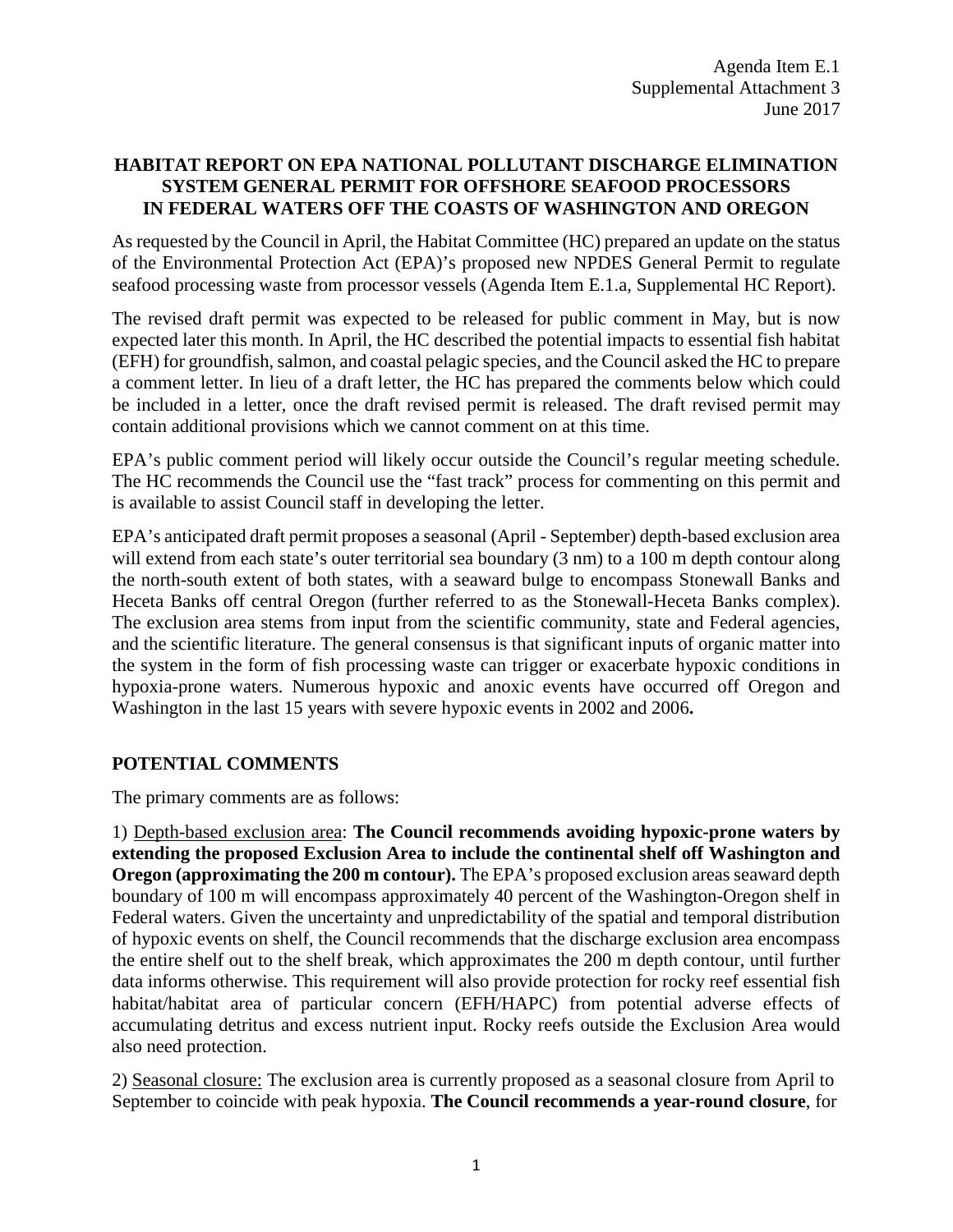three reasons: 1) the timing of fishing practices and regulations could change, 2) low oxygen levels occur on the Washington shelf and Heceta Bank year-round, and could expand to other areas yearround; and 3) to protect rocky reefs year-round.

If EPA implements a seasonal closure, the Council recommends including the post-upwelling transition period until the end of October to allow time for hypoxic waters to recover. According to National Marine Fisheries Service (NMFS)/Pacific States Marine Fisheries Commission (PSMFC) Observer data, 22 percent of the at-sea sector's catch and processing waste occurs in October and could extend the hypoxic period. Regulations currently prohibit the at-sea sector from operating prior to May 15.

3) Rocky Reefs: **Protect water quality and habitats of rocky reefs by establishing year-round closures around large rocky reefs** that are not included in the Exclusion Area.

4) Vessel speed: **Vessels should maintain a minimum speed of 5 knots while discharging**, unless it is unsafe to do so.

5) Monitoring and reporting: The monitoring and reporting requirements of the General Permit should **include vessel tracking requirements to ensure that processor vessels are not discharging fish waste inside the exclusion area**, to ensure sufficient vessel speed of at least 5 kts while discharging. Reporting requirements for vessel tracking should include vessel monitoring system (VMS) vessel location at the required VMS interval (3 pings per hour), duration of each discharge event, and vessel speed of each discharge event.

**6) EPA should require that processor vessels report the quantities of solids and wastewater discharged.**

# **BACKGROUND FOR COUNCIL COMMENTS**

# *EPA Jurisdiction*

According to the 2015 draft NPDES General Permit EPA may issue an NPDES permit if (a) the proposed discharge will not cause unreasonable degradation to the marine environment; (b) will not issue an NPDES permit if the proposed discharge will cause unreasonable degradation; or (c) may issue an NPDES permit where there is insufficient information to make an unreasonable degradation determination, if EPA also determines that the discharge will not cause irreparable harm to the marine environment while further evaluation is undertaken, that there are no reasonable alternatives to on-site discharge, and that the discharge will comply with certain mandatory permit conditions, including a bioassay-based discharge limitation and monitoring requirements. When reaching a determination that a proposed discharge will not cause unreasonable degradation, EPA may rely on seasonal restrictions on discharges, process modifications, a monitoring program to assess discharge impacts, and any other conditions deemed necessary because of local environmental conditions. In addition, EPA is authorized to modify or revoke a permit at any time if, on the basis of new data, the EPA determines that continued discharges may cause unreasonable degradation of the marine environment. 40 CFR § 125.121 states "unreasonable degradation of the marine environment" means "significant adverse changes in ecosystem diversity, productivity, and stability of the biological community within the area of discharge and surrounding biological communities."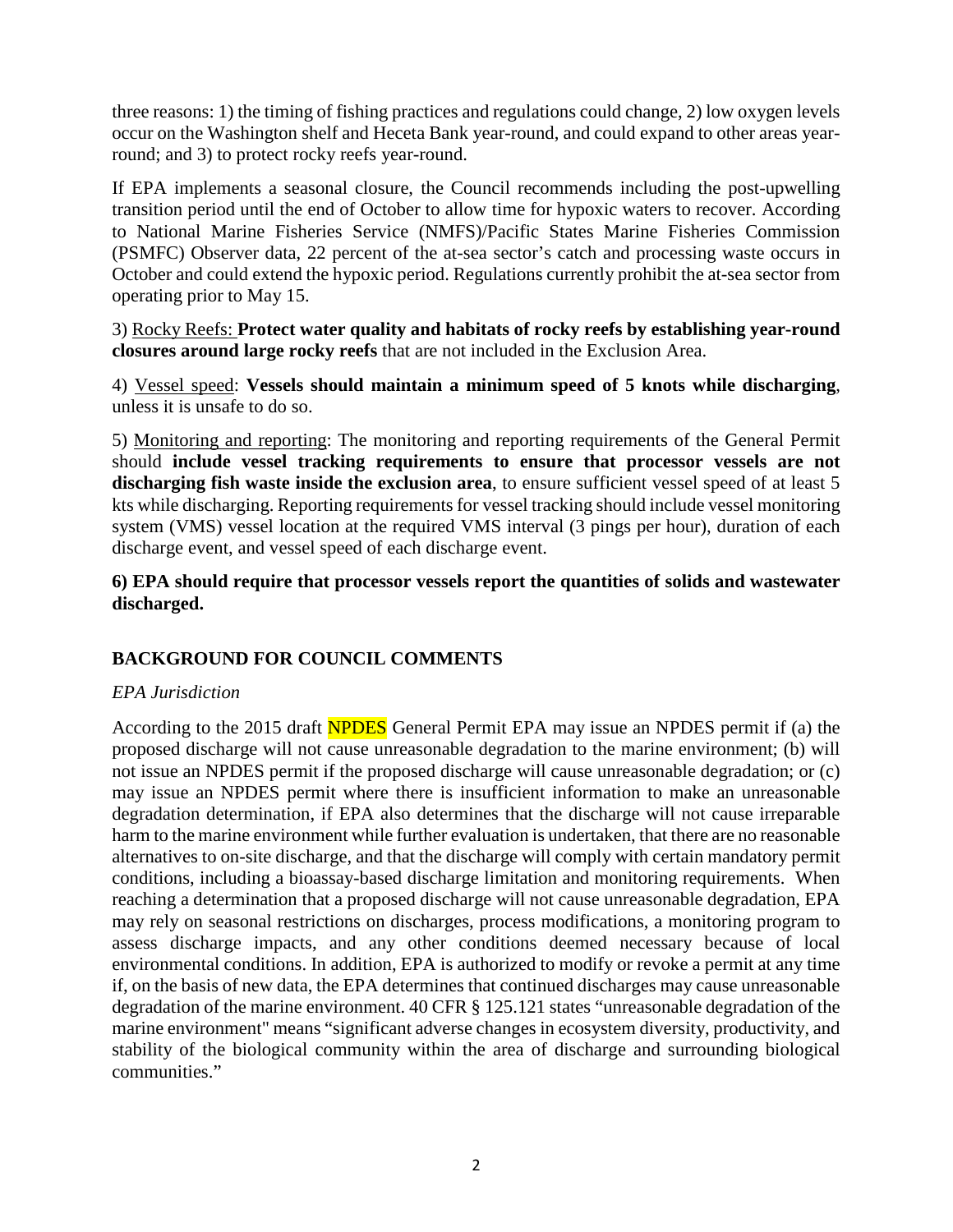### **In the Council's opinion, the discharge of fish waste will result in an unreasonable degradation of water quality of the marine environment. Therefore, the permit conditions requested by the Council are reasonable and necessary to minimize this degradation.**

#### *Seafood processing waste and the fishery*

Waste from processor vessels contributes substantial amounts of organic matter into the marine system that may contribute to hypoxia by increasing respiration and increasing oxygen demand and supports regulations to minimize the potential effects of this activity. The Council's Groundfish Fishery Management Plan and Pacific Coast Salmon Fishery Management Plan identify organic matter and fish processing wastewater as sources for potential adverse effects on essential fish habitat (EFH) for those species. The EFH Appendices includes conservation measures that are directly applicable to seafood processing waste: 1) effluent limitations should be based on water-quality concerns for EFH, 2) limit the discharge of untreated solid and liquid waste, 3) establish controls for stickwater, 4) find alternative uses for fish processing waste, 5) avoid waste discharges into fish rearing and nursery habitat, 6) monitor the affected environment and water quality discharges under NPDES requirements.

Sixteen vessel-processors operate off the west coast of Washington and Oregon and northern California. Metrics of seafood processing waste for at-sea processor vessels are not available, however Oregon Department of Environmental Quality (Oregon DEQ) estimates vessel processing waste at 40 percent of unprocessed product, based on the lowest percentage of shore-based processing waste (40-60 percent). Using the estimate of 40 percent processing waste (including wastewater), and official catch data for the at-sea sector (Table 1, attached), the estimate of total annual seafood processing waste ranges from 48,000 to 120,000 metric tons, depending on the year's total catch.

Oregon Department of Environmental Quality determined that wastewater and solids from processor vessels are a significant source of biological oxygen demand and considers state-waters to be impaired for dissolved oxygen with no assimilative capacity for oxygen lowering pollutants. Oregon DEQ advised against permitting discharges into Federal waters, as these waters transport into state waters. (Yelton-Bram, 2016).

#### *EPA's Proposed Depth-Based Exclusion Area*

EPA's anticipated draft permit proposes a seasonal (April - September) depth-based exclusion area will extend from each state's outer territorial sea boundary (3 nm) to a 100 m depth contour along the north-south extent of both states, with a seaward bulge to encompass Stonewall Banks and Heceta Banks off central Oregon (further referred to as the Stonewall-Heceta Banks complex). The decision to create an exclusion area stems from input from the scientific community, state and federal agencies, and the scientific literature. The general consensus is that significant inputs of organic matter into the system in the form of fish processing waste can trigger or exacerbate hypoxic conditions in hypoxia-prone waters. Numerous hypoxic and anoxic events have occurred off Oregon and Washington in the last 15 years with severe hypoxic events in 2002 and 2006.

# *Depth of EPA's Proposed Exclusion Area*

The depth of the outer boundary of the proposed exclusion area warrants further consideration to ensure adequate protection of EFH and in support of ecosystem resilience. A high-resolution regional oxygen model that examined the transport processes of hypoxic water across the Washington-Oregon continental shelf (north of 43° N. Latitude) and the primary drivers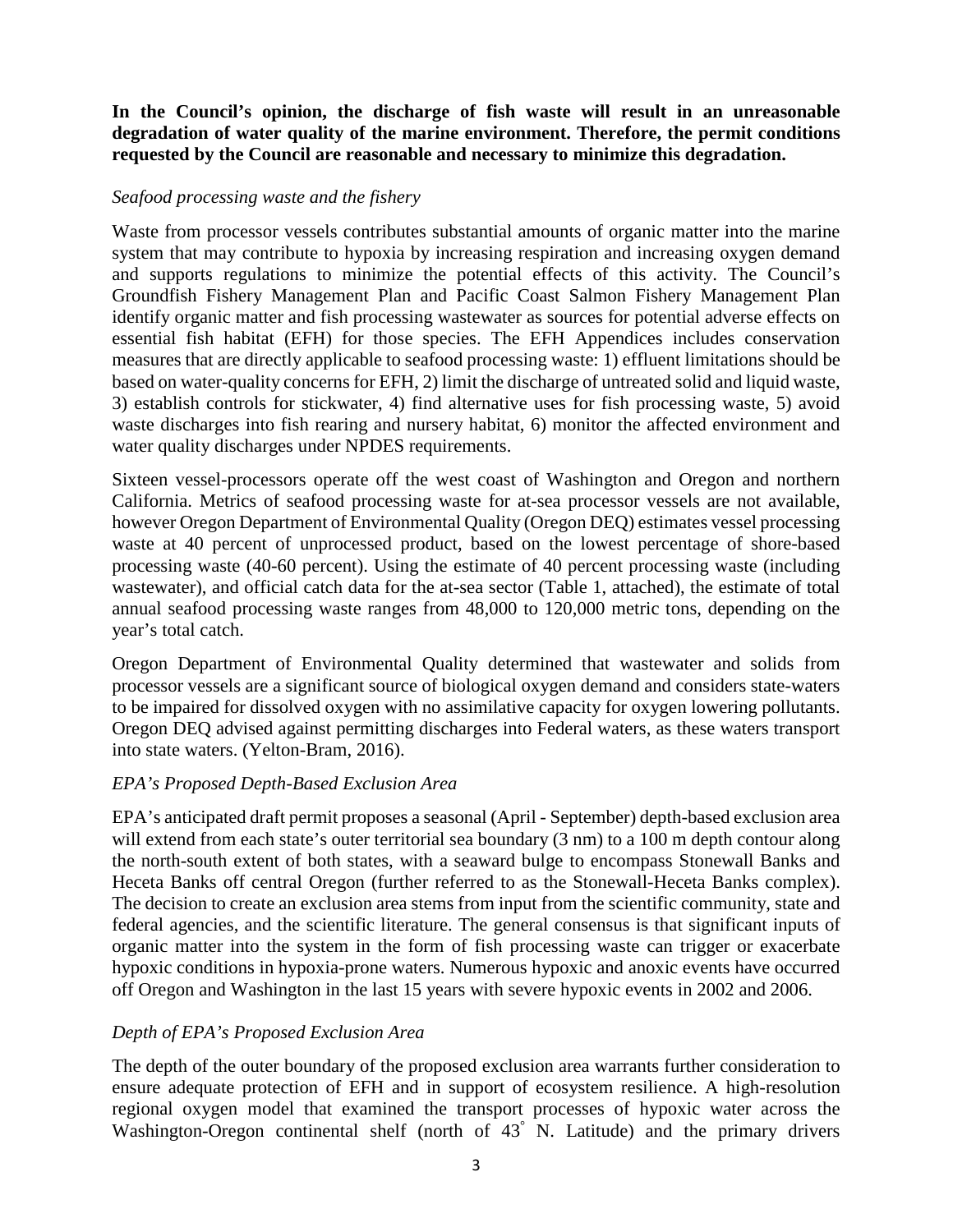responsible for reducing dissolved oxygen suggests a broad temporal and spatial pattern of oxygen decline across most of the shelf (Siedlecki, et. al 2015) (Figure 1, attached).

A comparison of modeled and observed data on the Washington shelf suggest that seasonal upwelling transports low oxygen water from the deeper waters (>200m) beyond the shelf break up onto the shelf where hypoxia develops and expands across the entire shelf, up into the water column (Figure 2, attached). Conversely, survey results off central Oregon indicate hypoxia typically occupies waters on the mid to inner shelf (<100m depth), however hypoxic waters were identified at the shelf break (200 m) in 2002 and 2006 (Chan, et al. 2008). During the 2006 severe hypoxic event, hypoxia occupied 80 percent of the water column of the mid and inner shelf (Chan, et al. 2008), resulting in significant mortality of fish and invertebrates. Once upwelling occurs, respiration of organic matter is the primary driver of hypoxia through the upwelling season (Figure 1).

#### *Impact of Exclusion Area on At-Sea Whiting Processors*

A depth-based exclusion area with an outer boundary of either 100 or 200 m may have a negligible impact on vessels operating in the at-sea sector of the whiting fishery under current regulations and fishing practices. Catcher-processor vessels and motherships are required to carry Federal observers 100 percent of the time to collect fishery data, and catcher boats must also carry a vessel monitoring system (VMS) that reports their position to federal fisheries law enforcement via satellite. Data from these two sources provide reliable and accurate accounting of catch, vessel position and depth for all fishing and processing activity. The proportion of vessel activity by two depth strata is summarized over an eight year period (Table 2, attached). Observer and VMS data indicate that catcher-processor vessels operated almost entirely at depths greater than 200 m since 2008. This is also the case for mothership catcher-vessels between 2012 and 2015. Restrictions on overfished species have motivated these vessels to operate further offshore to avoid catching species declared as overfished. However, the fleet could change their fishing patterns in the future if there are significant changes in factors driving current locations of fishing, including regulations, that would allow the at-sea sector to fish in shallower waters.

# *Contribution of Organic Pollutants to Ocean Acidification and Hypoxia*

A major finding of the West Coast Ocean Acidification and Hypoxia Science Panel (Panel) is that organic pollutants contribute to algal and bacterial blooms that trigger hypoxia and exacerbate ocean acidification. Ocean acidification and hypoxia (OAH) are expected to increase with climate change (West Coast Panel, 2016). A subsequent OAH Panel publication on ecosystem management calls for the consideration of OAH in spatial management decisions, and the full enforcement of water quality laws and regulations to strengthen resilience in the ecosystem (Klinger T, et al. 2017).

Hypoxia is known to persist spatially and temporally in regions with the highest total respiration and relaxed or counter-current circulation. On the Washington shelf, respiration is intensified by high sediment oxygen demand across the wide, shallow continental shelf. On the Oregon shelf, retention and recirculation patterns of the Stonewall-Heceta Banks complex induce the highest levels of water column respiration and low oxygen levels persist. These regions of persistent hypoxia are identified as hypoxia "hotspots" for the Washington-Oregon shelf.

The Council is concerned for the implications of OAH on West Coast fisheries. The Council was among the first regional Councils to develop a Fishery Ecosystem Plan that incorporates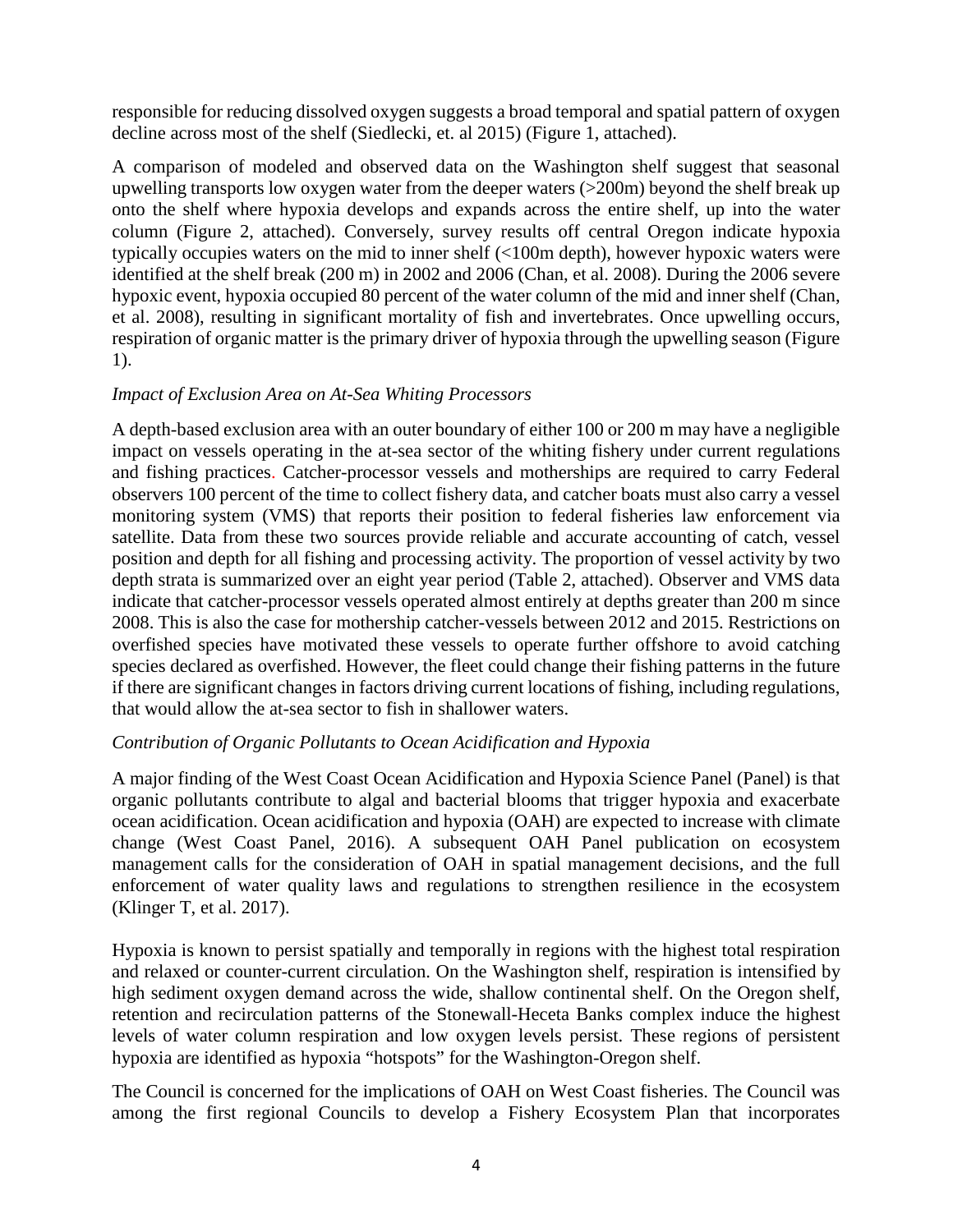information on OAH. The Council understands the gravity of a changing ocean environment and the need for sensible, precautionary actions that minimize risks for inducing or exacerbating hypoxic conditions.

#### *Vulnerability of Rocky Reefs*

Rocky reefs and reef-dependent species may be particularly vulnerable to the chemical and physical effects of seafood-processing waste discharges, as the complex topography of rocky reefs serve to slow the movement of water across the reef landscape, suspending particulate matter in the water column. Sinking fish waste has a greater chance of accumulating on the reef bottom, especially in the many crevices, channels, holes and depressions, causing increased respiration and reduced oxygen. Sessile organisms, habitat-forming invertebrates, and fish eggs would be susceptible to degraded water quality as well as physical smothering from accumulated detritus. As noted in EPA's Ocean Discharge Criteria Evaluation, these organisms are particularly vulnerable to disturbance and burial under a minimal amount of material. Rocky reefs are a finite resource of great ecological significance, providing habitat for egg-rearing, nursery beds, feeding and shelter. All rocky reefs are designated as HAPC under MSA EFH, and several are further protected as EFH Conservation Areas. The Council is currently undergoing its periodic EFH review process which will identify additional reefs for EFH Conservation Area designation. Given the strong potential for water quality degradation on these reefs, their ecological importance and limited availability, the Council strongly recommends that EPA reconsider including rocky reefs for Exclusion in the NPDES General Permit. The Council can provide EPA with the necessary information to delineate these major important reefs.

#### *Summary of NMFS consultations*

In conjunction with the 2015 draft NPDES permit, NMFS conducted ESA Section 7 and EFH consultation for groundfish concluding that the proposed action would not likely adversely affect ESA-listed species or their critical habitat, but that it would adversely affect essential fish habitat (EFH). Adverse effects on EFH include temporary degradation of water quality that could result in shifts in phytoplankton abundance affecting food web production and smothering of benthic organisms and the eggs of Council-managed groundfish. In short, NMFS' EFH Conservation Recommendations are to prohibit discharges within 250 feet of any visible algal blooms, rocky reefs or hypoxic zones, and to require a constant vessel speed of 5 knots during discharge to aid dispersal. EPA has yet to respond officially to NMFS, but has indicated that they do not intend to condition the permit to avoid algal blooms stating insufficient scientific support, nor rocky reefs as this is not a water quality issue, nor minimal vessel speed, as the whiting fleet believes this is unrealistic.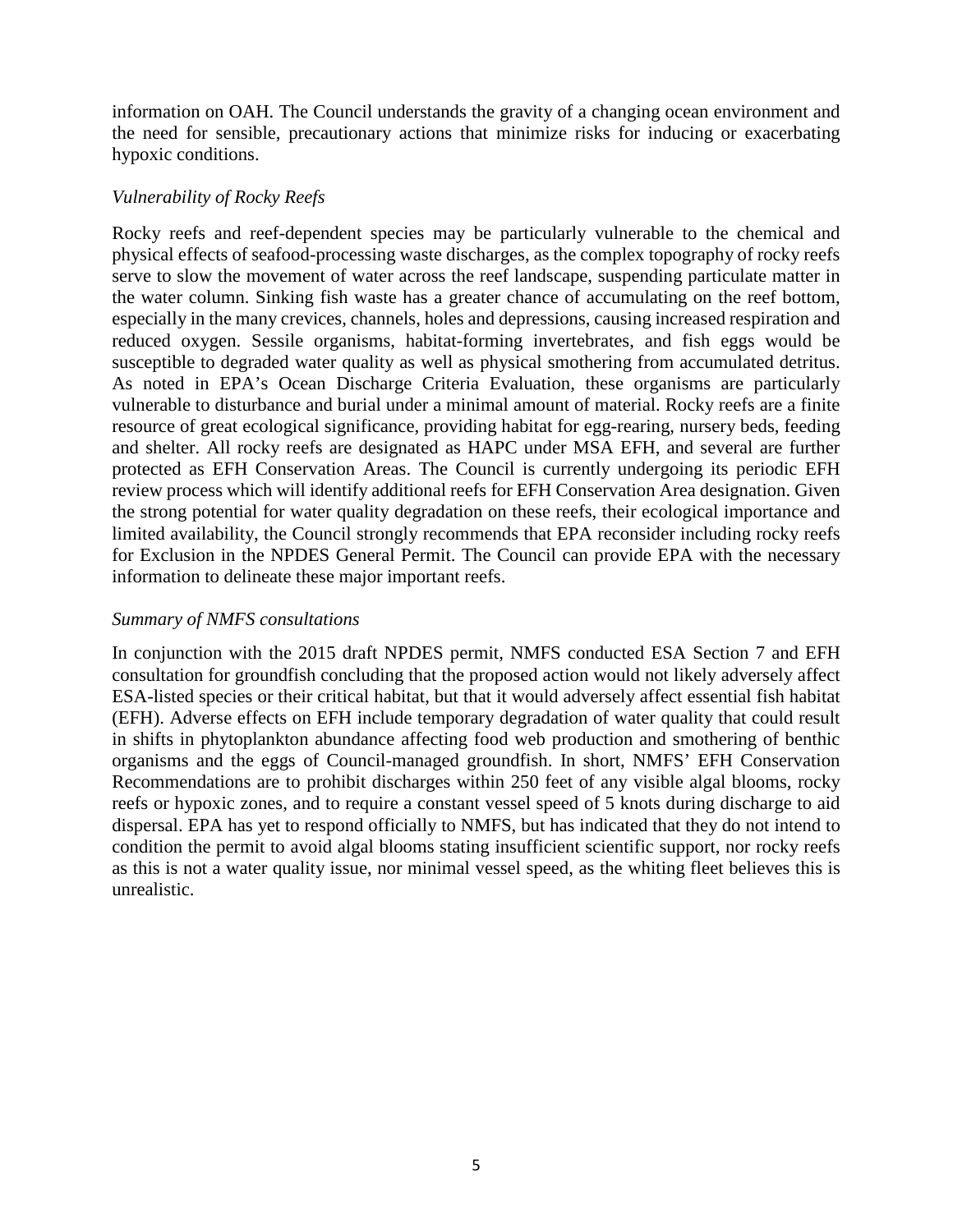| Year  | May     | June   | July   | August | Sept    | Oct     | Nov     | Dec    | Total   |
|-------|---------|--------|--------|--------|---------|---------|---------|--------|---------|
| 2008  | 47,980  | 26,008 | 7,520  | 14,691 | 5,772   | 32,074  | 31,401  | 15,194 | 180,640 |
| 2009  | 24,014  | 2,142  | 125    | 6,877  | 14,465  | 10,814  | 8,406   | 5,506  | 72,349  |
| 2010  | 28,939  | 10,590 | 4,413  | 10,209 | 20,985  | 20,202  | 7,948   | 3,028  | 106,314 |
| 2011  | 31,090  | 13,785 | 1,394  | 1,160  | 10,944  | 17,455  | 38,303  | 13,942 | 128,073 |
| 2012  | 24,610  | 2,749  | 618    | 5,851  | 22,039  | 36,616  | 1,293   |        | 93,775  |
| 2013  | 29,552  | 11,567 | 2,242  | 4,359  | 23,966  | 41,006  | 17,707  |        | 130,399 |
| 2014  | 47,066  | 11,282 |        | 4,706  | 36,653  | 50,582  | 15,012  |        | 165,302 |
| 2015  | 47,457  | 19,544 |        |        | 9,464   | 12,908  | 6,771   |        | 96,144  |
| Total | 280,708 | 97,667 | 16.312 | 47,853 | 144,289 | 221,656 | 126,841 | 37,670 | 972,997 |

Table 1. Metric tons of processed catch by month and year for all vessels operating in the at-sea sector of the whiting fishery. (*Source: NMFS/PSMFC Observer Program data.)*

Table 2. Depth distribution of hauls for the at-sea fisher-processor sector of the whiting fishery. (*Source: NMFS/PSMFC Observer Program data and VMS data.)*

|                   |      |        | > 55 fathoms | > 109 fathoms |             |  |  |
|-------------------|------|--------|--------------|---------------|-------------|--|--|
|                   |      |        | (100 meters) | (200 meters)  |             |  |  |
|                   |      | %      |              | %             |             |  |  |
| Catcher-Processor | Year | Deeper | % Shallower  | Deeper        | % Shallower |  |  |
|                   | 2008 | 100%   | 0%           | 100%          | 0%          |  |  |
|                   | 2009 | 98%    | 2%           | 98%           | 2%          |  |  |
|                   | 2010 | 100%   | 0%           | 100%          | 0%          |  |  |
|                   | 2011 | 99%    | 1%           | 99%           | 1%          |  |  |
|                   | 2012 | 100%   | 0%           | 100%          | 0%          |  |  |
|                   | 2013 | 100%   | 0%           | 100%          | 0%          |  |  |
|                   | 2014 | 100%   | 0%           | 100%          | 0%          |  |  |
|                   | 2015 | 99%    | 1%           | 99%           | 1%          |  |  |
|                   |      |        |              |               |             |  |  |
| Mothership        | 2008 | 91%    | 9%           | 90%           | 10%         |  |  |
|                   | 2009 | 94%    | 6%           | 94%           | 6%          |  |  |
|                   | 2010 | 100%   | 0%           | 100%          | 0%          |  |  |
|                   | 2011 | 90%    | 10%          | 88%           | 12%         |  |  |
|                   | 2012 | 100%   | 0%           | 100%          | 0%          |  |  |
|                   | 2013 | 97%    | 3%           | 97%           | 3%          |  |  |
|                   | 2014 | 100%   | 0%           | 100%          | 0%          |  |  |
|                   | 2015 | 100%   | 0%           | 100%          | 0%          |  |  |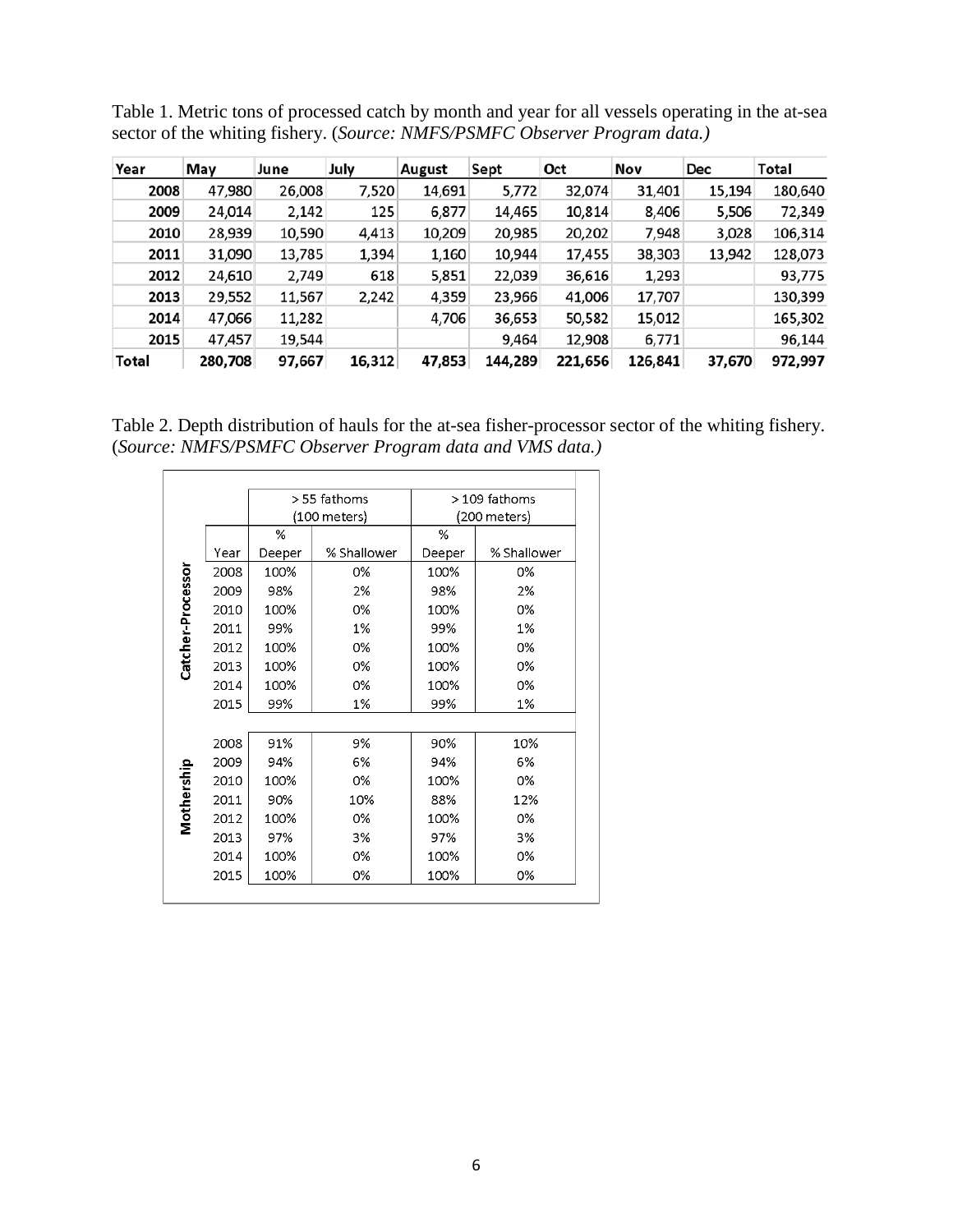

Figure 1. Seasonal and inter-annual oxygen variability on the Washington and Oregon continental shelves. (Left) Modeled bottom oxygen of the seasonal progression over the upwelling season. Hypoxic at <1.4 mL/L. (Right) Modeled water column respiration, sediment oxygen demand, total respiration (water column respiration plus sediment oxygen demand), and average bottom oxygen distribution (mL/L). All panels include the 200 m isobath at the shelf break. Sediment oxygen demand panels also include the 60 m isobath. (*Source: Siedlecki, et al. (2015)*)